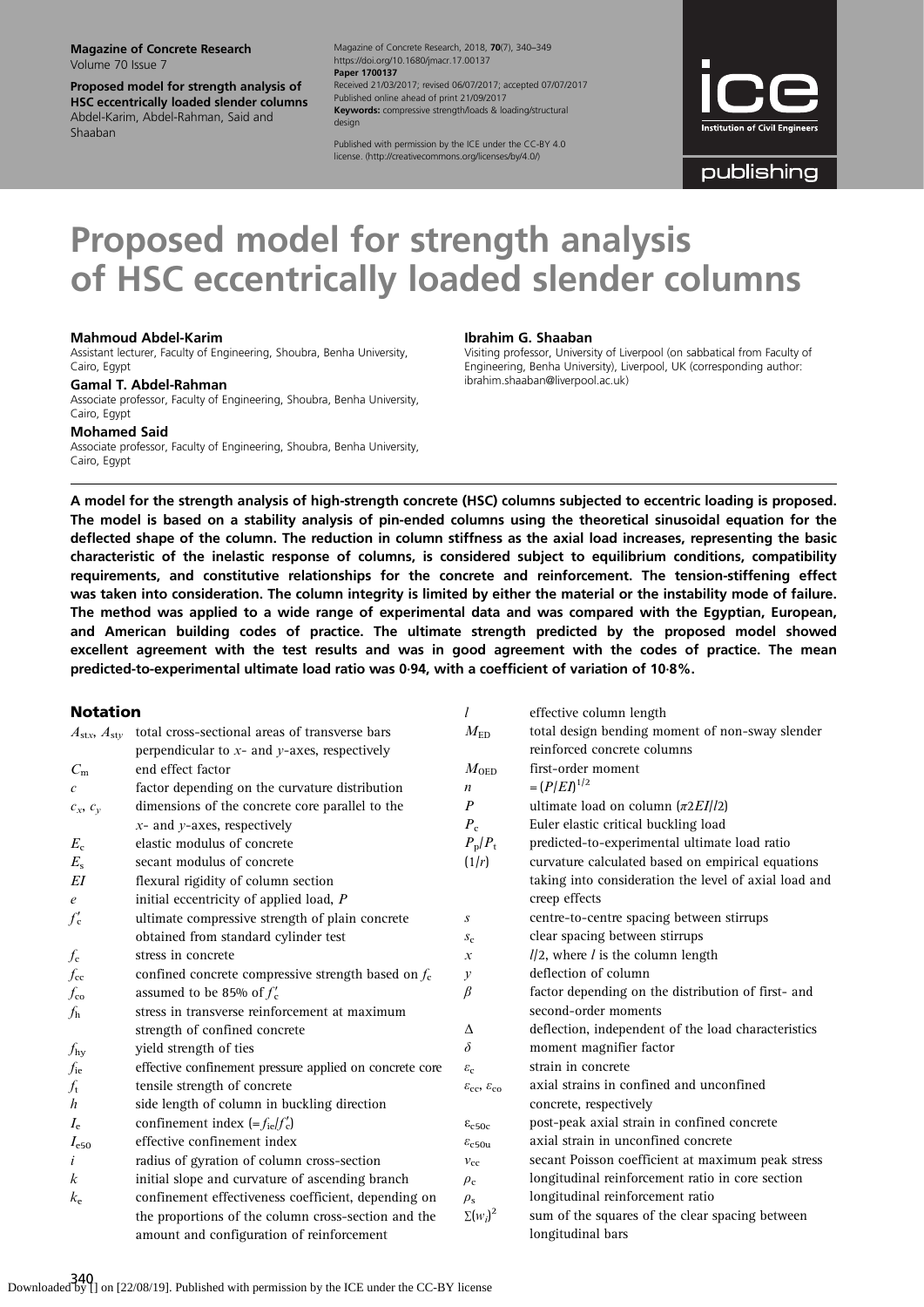# <span id="page-1-0"></span>Introduction

The use of high-strength concrete (HSC) in reinforced concrete columns reduces the column proportions, heightening the adverse effects of the slenderness and potential instability on the column capacity. The significance of slenderness effects in HSC columns has caused concern regarding the applicability of current building code requirements for the design of HSC slender columns. The methods available in the literature for the strength analysis of slender columns are generally based on a simplified non-linear analysis that approximates the column deflection to a sine wave function with either constant ([Chuang and Kong, 1998](#page-8-0); [Kuzmanovic, 2014](#page-9-0); [Lloyd and](#page-9-0) [Rangan, 1996\)](#page-9-0) or variable (Baž[ant and Xiang, 1997](#page-8-0); [Mendis,](#page-9-0) [2000\)](#page-9-0) wavelength (effective length of the column). The beneficial influence of confinement of the concrete core on the column response ([Galeota](#page-9-0) et al., 1992) (i.e. deformation and strength) has generally been ignored. Commonly, the available methods adopt stress–strain models for unconfined concrete. Probabilistic analyses of the modelling errors of various methods for strength analysis of slender columns ([Zhou and](#page-9-0) [Hong, 2001](#page-9-0)) have indicated that modelling errors are sensitive to the adopted concrete stress–strain relationship.

Based on extensive investigation of the response of HSC columns, [Légeron and Paultre \(2003\)](#page-9-0) developed a stress–strain model for confined HSC that considers the effects of concrete strength and transverse and longitudinal reinforcement parameters on the significance of confinement. The strength of confined concrete is determined based on an effective confinement pressure that depends on the stress of transverse reinforcement at the peak strength of concrete and on the configuration of the restrained concrete core. The results of nonlinear finite-element analysis of slender columns under eccentric loads ([Claeson and Johansson, 1999](#page-9-0); [Kim and Yang,](#page-9-0) [1995;](#page-9-0) Kottb et al[., 2015\)](#page-9-0) evince the efficiency of the model in assessing the significance of confinement. Experimental and theoretical models for strength analysis of normal-strength and HSC columns taking the confinement to the core concrete into consideration have also been reported [\(Elchalakani](#page-9-0) et al., [2017;](#page-9-0) Ma et al[., 2014; Niu and Cao, 2015](#page-9-0)). Ignoring confinement effects was shown to result in an overly conservative post-peak behaviour for the columns.

This research forms a part of a larger project in the study of the theoretical behaviour of HSC columns ([Abdel-Karim,](#page-8-0) [2016; Abdel-Karim](#page-8-0) et al., 2016). A method for the strength analysis of braced HSC columns is presented in this paper. The method is based on a stability analysis of pin-ended columns, representing an 'equivalent' column condition, subjected to eccentric loading. In this method, the deflection response of the column is determined by solving for the deflection at the column at mid-height as the load is incremented, considering equilibrium conditions, compatibility requirements and constitutive relationships for both the concrete and the reinforcement. The stress–strain model developed by [Légeron](#page-9-0)

[and Paultre \(2003\)](#page-9-0) for confined HSC was adopted. The peak of the load–deflection curve is considered to define the loadcarrying capacity of the column. Inherently, the method accepts flexural patterns and inelastic buckling as possible flexural modes of column failure (tension or compression). Two load eccentricities were used in this method,  $e_1$  and  $e_2$ (initial eccentricity at top and bottom of the column). The method considered the column curvature as a single curvature with equal eccentricities. The effect of different end-conditions was studied earlier by [Afefy and El-Tony \(2016\)](#page-8-0) for normal-strength concrete columns considering virtual column lengths.

The proposed model was applied to relevant test data from the literature to determine its level of accuracy in dealing with any combination of column parameters. The comparison of the results involved the column capacity and the load–deflection characteristics. In addition, the applicability of current building codes ECP-203 [\(HRBC, 2007](#page-9-0)), Eurocode 2 (EC2) ([BSI, 2004\)](#page-8-0) and ACI 318 [\(ACI, 2014](#page-8-0)) to the strength analysis of HSC columns was examined with respect to the proposed model.

## Code provisions

The design of slender columns is based on the straining actions resulting from a second-order analysis of the structure, taking into account the effects of material and geometrical non-linearities including creep effects. For the sake of simplicity, the codes specify two alternative methods to account for the second-order bending moment.

The first method, based on nominal stiffness, is EC2-1 or the so-called moment magnifier method. EC2 ([BSI, 2004](#page-8-0)) specifies the total design bending moment of non-sway slender reinforced concrete columns  $(M_{ED})$  to be

$$
1. \qquad M_{\rm ED} = M_{\rm OED} \left[ 1 + \frac{\beta}{(P_{\rm c}/P) - 1} \right]
$$

ACI 318 ([ACI, 2014\)](#page-8-0) employs a moment magnifier factor,  $\delta$ , to account for second-order effects assuming implicitly a halfwave sinusoidal shape for the deflection curve of the column

2. 
$$
\delta = \frac{C_m}{1 - (P/P_c)} \ge 1.0
$$

Both EC2 and ACI 318 specify empirical equations for determination of the EI value, allowing for the effects of cracking, creep, and non-linearity of the stress–strain relationship of the concrete.

The second method suggested in EC2, called EC2-2, is based on the nominal curvature, where an additional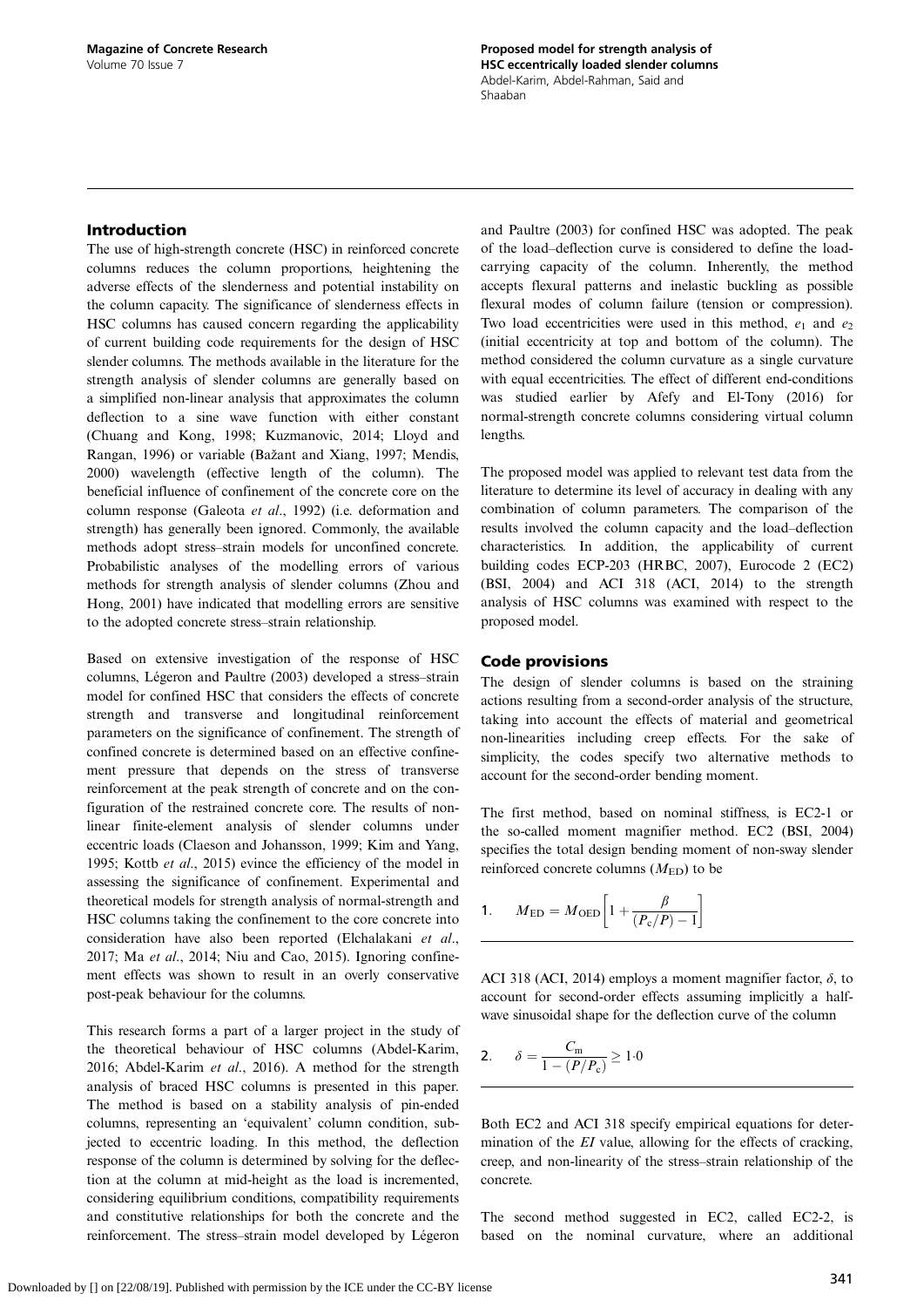<span id="page-2-0"></span>second-order bending moment is calculated assuming the deflection Δ to be

$$
3. \qquad \Delta = \frac{l^2}{c} \left( \frac{1}{r} \right)
$$

The solution for the ultimate load in these equations requires an iterative procedure. On the other hand, the Egyptian code ECP-203 [\(HRBC, 2007\)](#page-9-0) considers the second-order effects through an additional load eccentricity, Δ, specified to be independent of the load characteristics. The additional eccentricity for rectangular columns is defined as

**4.** 
$$
\Delta = h(0.3l/i)^2/2000; \quad l/i \ge 50
$$

Overall, it can be seen that no refinement of the codes' design methods is feasible without implementing information on the characteristics of concrete as a material.

# Proposed method of analysis

A method for the strength analysis of eccentrically loaded pin-ended braced columns was developed based on stability criteria. The method considers equilibrium and compatibility requirements and the material properties at the critical section of the column. The method is applicable to short to extremely slender columns, accepting that the column integrity is limited by material and/or instability modes of failure.

# Column deflection model

Even though the column response is inelastic, a good approximation may be obtained utilising the elastic deflection equation of the column, although with an appropriate flexural rigidity. According to [Kim and Yang \(1995\)](#page-9-0), a suitable model for flexural rigidity is essential to assess the actual column response. Referring to Figure 1, the second-order differential equation for a column with pinned ends and subjected to eccentric load is

5. 
$$
\frac{d^2y}{dx^2} = -n^2(y + e)
$$

The solution of this equation is given in texts on the mechanics of materials ([Hearn, 1997](#page-9-0)) as

6. 
$$
(y + e) = e \tan(nl/2) \sin nx + e \cos nx
$$

It is clear that the deflection curve is sinusoidal. Thus, the deflection is maximum at the column mid-height,  $x = l/2$ , and is given as

7. 
$$
\Delta = e[\sec(nl/2) - 1]
$$



Figure 1. Braced column with pinned ends under eccentric load

The term  $nll2$  may be expressed in terms of the critical buckling load as follows.

$$
8. \qquad n = \sqrt{\left(\frac{P}{EI}\right)}
$$

$$
9. \qquad P_{\rm c} = \pi^2 EI/l^2
$$

Then

**10.** 
$$
nl/2 = (\pi/2)\sqrt{P/P_c}
$$

The term  $nll/2$  indicates that the column deflection is dependent on the eccentricity, the level of applied load and the buckling load. Incidentally, the equation given in ACI 318 ([ACI, 2014](#page-8-0)) for the moment magnifier factor [\(Equation 2\)](#page-1-0) is an approximate version of Equation 7 [\(Park and Paulay, 1975\)](#page-9-0). In nonlinear analysis, the flexural rigidity is variable, depending on the cracking intensity that, in turn, depends on the load level (cracked section modelling). Therefore the exact equation includes, via the buckling load, the flexural rigidity of the column section as a variable that is dependent on the load level. It is worth mentioning that the flexural rigidity varies along the column length. The buckling load was assumed to be subject to the tangent flexural rigidity of the effective section at the column mid-height. It is formulated by dividing the critical section into steel and concrete layers through its depth. This layering approach permits a variation in strain and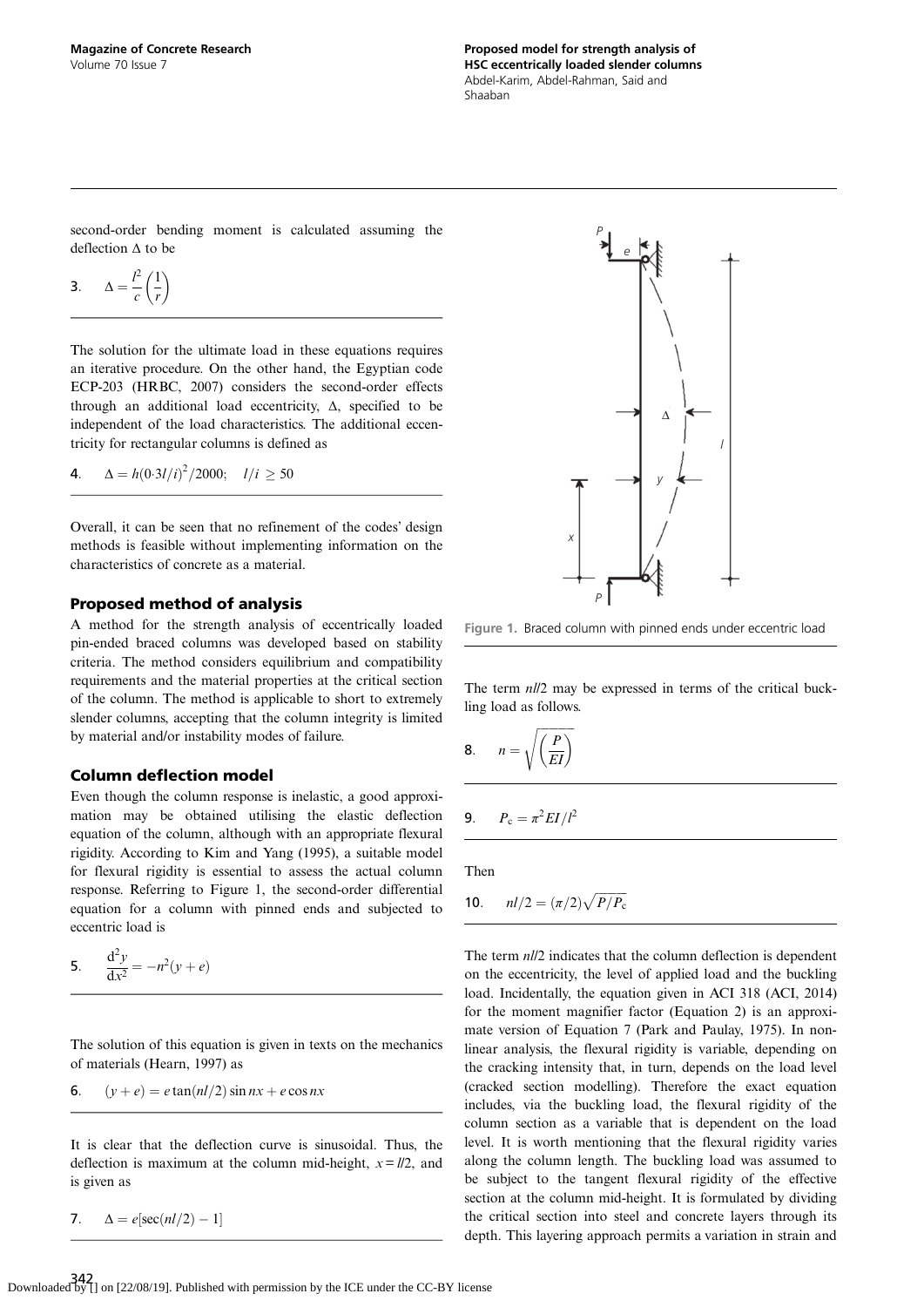stress resultants across the section depth. Strain compatibility across the section depth is based on the assumption that plane sections remain plane after bending. The membrane actions of the layers are integrated through the depth to obtain the flexural rigidity.

## Material model

#### Modelling of concrete

Reported data demonstrate the necessity of considering two models for concrete under compression in a column crosssection – one for the unconfined cover and the other for the confined core. Otherwise, an overly conservative post-peak behaviour is expected [\(Claeson and Johansson, 1999](#page-9-0)). The material model adopted for concrete in compression is based on the model suggested by [Légeron and Paultre \(2003\),](#page-9-0) which is an update of the model presented by [Cusson and Paultre](#page-9-0) [\(1995\).](#page-9-0) Figure 2 shows the stress–strain relationships for unconfined and confined concrete, respectively representing the concrete cover and the core of the column section. The ascending branch of the stress–strain relationship of confined concrete is based on a relationship originally proposed by [Popovics \(1973\).](#page-9-0)

$$
11. \qquad f_{\rm c} = f_{\rm cc} \left[ \frac{k(\varepsilon_{\rm c}/\varepsilon_{\rm cc})}{k - 1 + (\varepsilon_{\rm c}/\varepsilon_{\rm cc})^k} \right]
$$

in which

$$
12. \qquad f_{\rm cc} = f_{\rm co} \left[ 1.0 + 2.4 (I_{\rm e})^{0.7} \right]
$$

**13.** 
$$
\varepsilon_{cc} = \varepsilon_{co} \left[ 1.0 + 35 (I_e)^{1.2} \right]
$$

$$
14. \qquad k = \frac{E_{\rm c}}{E_{\rm c} - (f_{\rm cc}/\varepsilon_{\rm cc})}
$$

The descending branch is based on the model proposed by [Fafitis and Shah \(1985\)](#page-9-0)

$$
15. \qquad f_{\rm c} = f_{\rm cc} \exp \left[ k_1 (\varepsilon_{\rm c}/\varepsilon_{\rm cc})^{k_2} \right]
$$

in which

**16.** 
$$
k_1 = \ln(0.5) / (\varepsilon_{c50c} / \varepsilon_{cc})^{k_2}
$$

$$
k_2 = 1 + 25/(I_{e50})^2
$$

18.  $\varepsilon_{c50c} = \varepsilon_{c50u} + (1 + 60I_{e50})$ 



Figure 2. Stress–strain relationship for confined HSC [\(Légeron and Paultre, 2003\)](#page-9-0)

where the coefficients  $k_1$  and  $k_2$  control the general slope and the curvature of the descending branch, respectively. Referring to Figure 2,  $\varepsilon_{c50c}$  and  $\varepsilon_{c50u}$  are the axial strains in confined and unconfined concrete at which the stress drops to  $0.5f_{cc}$  and 0.5 $f_{\rm{co}}$ , respectively. Herein,  $\varepsilon_{\rm{c50u}}$  was taken as 0.004. The effective confinement index,  $I_{e50}$ , is evaluated at the post-peak strain ( $\varepsilon_{c,50c}$ ) assuming the reinforcement bars are yielded.

The aforementioned constitutive model is shown to depend in essence on the effective confinement pressure,  $f_{ie}$ . Accepting that the confinement pressure developed by transverse reinforcement is non-uniform, [Légeron and Paultre \(2003\)](#page-9-0) assumed the effective confinement pressure to be

$$
19. \qquad f_{\rm ie} = \frac{k_{\rm e} f_{\rm h}}{s} \left( \frac{A_{\rm stx} + A_{\rm sty}}{c_x + c_y} \right)
$$

where

$$
\textbf{20.} \qquad k_{\text{e}} = \frac{\left[1 - \left(\sum(w_i)^2 / 6c_x c_y\right)\right] \left[1 - \left(s_{\text{c}} / 2c_x\right)\right] \left[1 - \left(s_{\text{c}} / 2c_y\right)\right]}{\left(1 - \rho_{\text{c}}\right)}
$$

There are two alternatives to compute the stress in the transverse reinforcement,  $f<sub>h</sub>$ , at peak strength of confined concrete. The first alternative is the iterative approach suggested by [Cusson and Paultre \(1995\)](#page-9-0) in which the corresponding strain,  $\varepsilon_{h}$ , needs to be estimated as

$$
21. \qquad \varepsilon_{\rm h} = v_{\rm cc}\varepsilon_{\rm cc} - \frac{(1 - v_{\rm cc})f_{\rm ie}}{(f_{\rm cc}/\varepsilon_{\rm cc})}
$$

considering the secant Poisson's coefficient at maximum peak stresses  $(v_{\rm cc})$  to be equal to 0.43. On the other hand, the direct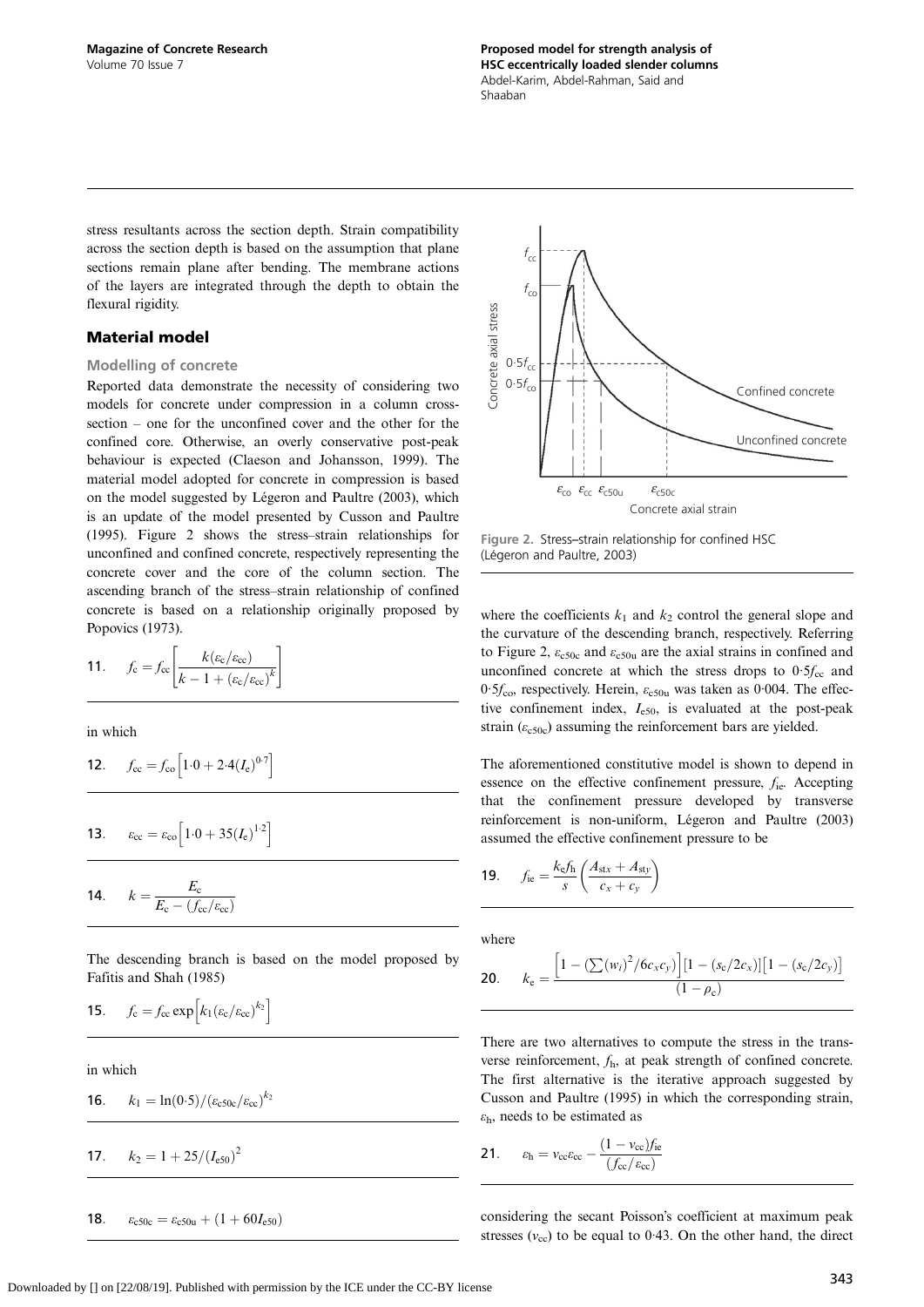<span id="page-4-0"></span>approach suggested by [Légeron and Paultre \(2003\),](#page-9-0) based on a wide range of tested columns, assumes that  $f<sub>h</sub>$  is equal to the yield strength of the ties,  $f_{\text{hy}}$ , if  $\eta$  reaches a value of 10 where

$$
\textbf{22.} \qquad \eta = \frac{sf'_c}{k_e E_s \varepsilon_{\text{co}}} \left( \frac{c_x + c_y}{A_{\text{stx}} + A_{\text{sty}}} \right)
$$

otherwise

Modelling of reinforcement

The stress–strain relationship for the longitudinal reinforcement was modelled by an elastic–perfectly plastic approximation identical in tension and compression. Perfect bond between the reinforcing bars and concrete was assumed.

# Analysis procedure

The deflection response of the column, including the postpeak response, is determined by solving for the deflection

**23.** 
$$
f_h = \frac{0.25f_c'}{(k_e/s)\left[ (c_x + c_y)/(A_{\text{str}} + A_{\text{sty}}) \right] (\eta - 10)} \ge 0.43\varepsilon_{\text{co}}, E_s \text{ and } < f_{\text{hy}}
$$

Regarding the material model for concrete in tension, this is assumed to be a bilinear stress–strain relationship. A linear ascending branch of the stress–strain relationship was assumed for uncracked concrete with a gradient equal to the initial elastic modulus of concrete in compression, whereas a linear descending softening branch was used to account for the tension-stiffening effect for cracked concrete. The tensile strength of cracked concrete was assumed to vanish at a peak tensile strain equal to ten times the peak tensile strain. [Razvi](#page-9-0) [\(1995\)](#page-9-0) recommends the tensile strength of the concrete to be

$$
24. \t ft = 0.62 \sqrt{f'_{c}} MPa
$$

condition(s) as the load is incremented. For a given load level, the solution for the deflection involves an iterative procedure to comply with the equilibrium and compatibility requirements along with the constitutive relationships for concrete and reinforcement at the critical section of the column. The procedure begins by estimating the strain profile at the critical section and proceeds to consider the resultant stress condition to solve for the column deflection using [Equation 7.](#page-2-0) Then, the conditions of equilibrium of the internal and external forces are examined and the estimated strain profile is adjusted accordingly until convergence is achieved. The convergence criterion was based on unbalanced forces with a convergence tolerance of 0·005. The

|  | Table 1. Column specimens tested by Lloyd and Rangan (1996) - details and ultimate response |  |  |  |  |
|--|---------------------------------------------------------------------------------------------|--|--|--|--|
|  |                                                                                             |  |  |  |  |

|                 |              |                      |     |      |                       |                 | <b>Ultimate response</b> |                   |                       |                                          |                 |                 |                               |
|-----------------|--------------|----------------------|-----|------|-----------------------|-----------------|--------------------------|-------------------|-----------------------|------------------------------------------|-----------------|-----------------|-------------------------------|
|                 |              |                      |     |      | Predicted<br>Observed |                 |                          |                   |                       |                                          |                 |                 |                               |
| <b>Specimen</b> | $f'_c$ : MPa | $\rho_s^{\rm a}$ : % | I/I | e/h  | $P_t$ : kN            | $\Delta_t$ : mm | $P_{\rm p}$ : kN         | $\Delta_{p}$ : mm | $P_{\rm p}/P_{\rm t}$ | $P_{\text{ECP}}^{\text{b}}/P_{\text{t}}$ | $P_{EC2-1}/P_t$ | $P_{EC2-2}/P_t$ | $P_{\text{ACI}}/P_{\text{t}}$ |
| IA              | 58           | 2.2                  | 32  | 0.09 | 1476                  | 8.3             | 1359                     | 3.5               | 0.92                  | 0.95                                     | 0.91            | 0.88            | 0.92                          |
| B               | 58           | 2.2                  | 32  | 0.29 | 830                   | 12.5            | 663                      | 15.0              | 0.80                  | 1.03                                     | 0.79            | 0.89            | 0.85                          |
| IC              | 58           | 2.2                  | 32  | 0.37 | 660                   | 13.2            | 555                      | $16-1$            | 0.84                  | 1.06                                     | 0.78            | 0.92            | 0.92                          |
| <b>IIIA</b>     | 58           | 1.4                  | 32  | 0.09 | 1140                  | 8.8             | 1250                     | 3.5               | 1.10                  | 1.17                                     | 1.12            | 1.09            | 1.14                          |
| IIIB            | 58           | $1-4$                | 32  | 0.29 | 723                   | 12.9            | 583                      | $15-2$            | 0.81                  | 1.09                                     | 0.78            | 0.93            | 0.89                          |
| <b>IIIC</b>     | 58           | 1.4                  | 32  | 0.37 | 511                   | $11 - 7$        | 480                      | 14.6              | 0.94                  | 1.24                                     | 0.84            | 1.06            | 0.99                          |
| VA              | 92           | 2.2                  | 32  | 0.09 | 1704                  | $6-2$           | 1882                     | 4.5               | 1.10                  | 1.23                                     | 1.06            | 1.00            | 1.17                          |
| <b>VB</b>       | 92           | 2.2                  | 32  | 0.29 | 1018                  | 9.7             | 914                      | 14.7              | 0.90                  | 1.22                                     | 0.82            | 0.89            | 0.94                          |
| <b>VC</b>       | 92           | 2.2                  | 32  | 0.37 | 795                   | 12.3            | 755                      | 14.5              | 0.95                  | 1.23                                     | 0.82            | 0.91            | 0.92                          |
| <b>VIIA</b>     | 92           | $1-4$                | 32  | 0.09 | 1745                  | 7.6             | 1804                     | 4.5               | 1.03                  | 1.18                                     | 0.99            | 0.94            | $1 - 11$                      |
| <b>VIIB</b>     | 92           | 1.4                  | 32  | 0.29 | 905                   | $11 - 1$        | 827                      | 14.4              | 0.91                  | 1.32                                     | 0.80            | 0.93            | 0.96                          |
| <b>VIIC</b>     | 92           | 1.4                  | 32  | 0.37 | 663                   | $15-4$          | 651                      | 11.6              | 0.98                  | 1.38                                     | 0.73            | 0.99            | 0.98                          |
| <b>XIA</b>      | 97.2         | $1-4$                | 32  | 0.09 | 1975                  | $6-4$           | 1884                     | 4.5               | 0.95                  | 1.08                                     | 0.92            | 0.87            | 1.03                          |
| XIB             | 97.2         | 1.4                  | 32  | 0.29 | 1002                  | 10.9            | 864                      | 14.1              | 0.86                  | 1.22                                     | 0.74            | 0.88            | 0.89                          |
| <b>XIC</b>      | 97.2         | $1-4$                | 32  | 0.37 | 746                   | 14.2            | 674                      | 11.3              | 0.90                  | 1.27                                     | 0.66            | 0.92            | 0.91                          |
| Average         |              |                      |     |      |                       |                 |                          |                   | 0.93                  | 1.18                                     | 0.85            | 0.94            | 0.97                          |
| Cov: %          |              |                      |     |      |                       |                 |                          |                   | 9.80                  | 9.80                                     | 14.9            | 7·0             | 9.7                           |

<sup>a</sup>The yield strength of longitudinal reinforcement was 430 MPa

<sup>b</sup>The cube strength of concrete was taken as 1 $\cdot$ 25 $f_c'$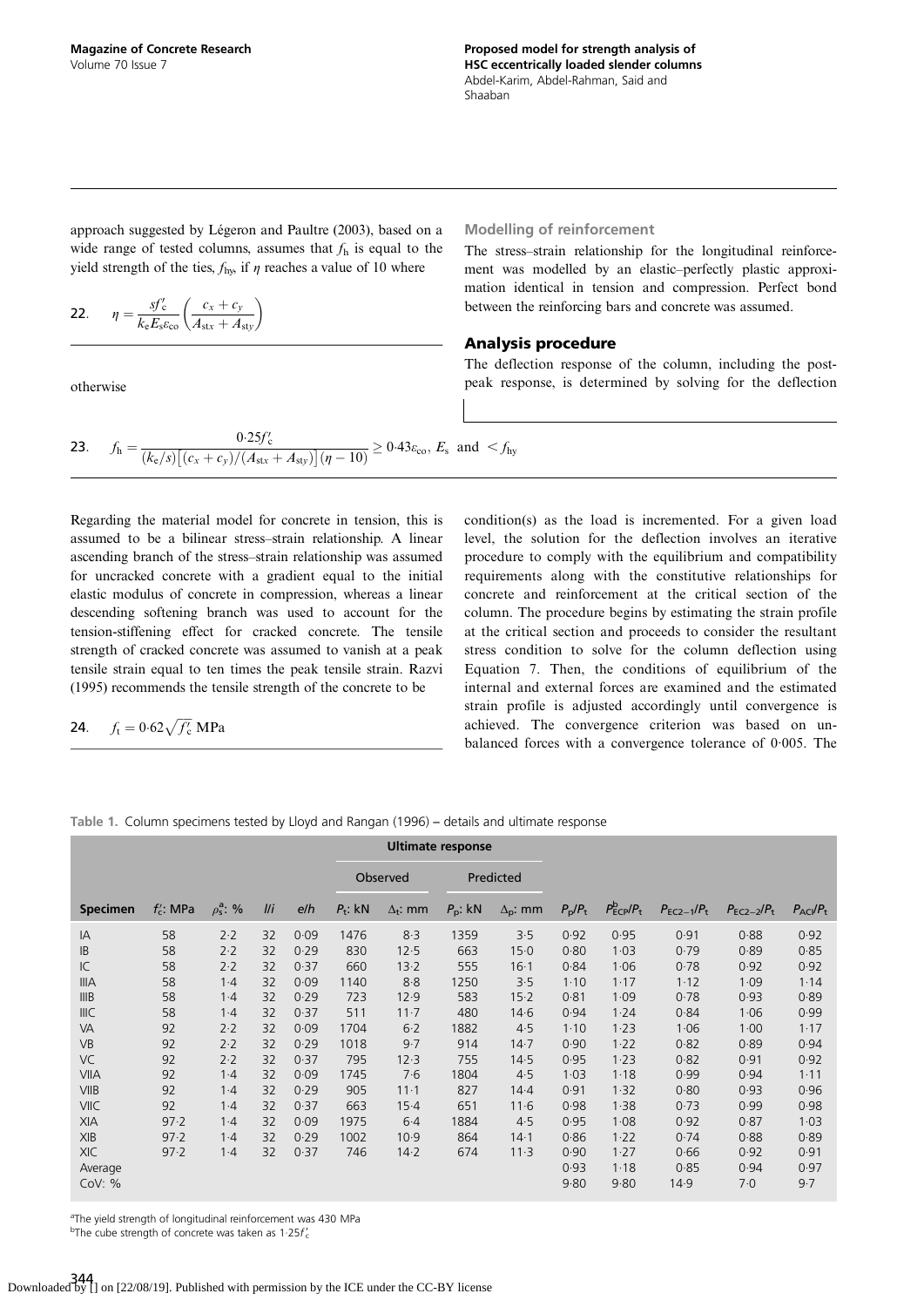load level beyond which convergence was not fulfilled was considered the ultimate load of the column. Note that the analysis of slender columns using the methods specified by EC2 and ACI 318 entails a trial-and-error procedure to determine the ultimate load.

# Experimental verification

The proposed method was applied to extensive test data from the literature to examine its credibility in predicting the response of HSC columns. Of particular interest were the loadcarrying capacity of the column and the load–deflection characteristics. The ultimate load predictions were also compared with the results following the ECP-203, EC2 and ACI 318 code provisions for columns under uniaxial eccentric compression. The strength reduction factors specified by the codes were adopted as unity.

#### Specimens investigated by [Lloyd and Rangan \(1996\)](#page-9-0)

The behaviour of HSC columns under eccentric compression was extensively investigated by [Lloyd and Rangan \(1996\).](#page-9-0) The column parameters were the concrete compressive strength, longitudinal reinforcement ratio, load eccentricity and column cross-section. Five series were chosen for analysis. The volumetric ratio of transverse reinforcement was 0·46% and its yield strength was 450 MPa. The analytical results are compared with the experimental results in [Table 1](#page-4-0).

Referring to [Table 1](#page-4-0), excellent agreement was achieved between the predicted and observed ultimate responses. The analysis reflected the essence of the test results that an increase in the initial eccentricity ratio  $(e/h)$ , where  $e$  is the eccentricity and h is the length of column's cross-section) resulted in a decrease in the ultimate load and an increase in the column deflection at failure. The mean predicted-to-experimental ultimate load ratio  $P_p/P_t$  was 0.93, with a coefficient of variation (CoV) of 9·80%. The predictions of the column's deflection compare well with the experimental results, not only at the ultimate load level but also throughout the loading range, as revealed by the load–deflection responses shown in Figure 3. There is a tendency, however, to overestimate the post-cracking deflections for specimens with  $elh \geq 0.30$ . The tension-stiffening effect may be underestimated in the present analysis, resulting in a decrease in the column stiffness and consequently an increase in the post-cracking deformations; however, it becomes more influential as  $e/h$  increases. For specimens with  $e/h = 0.10$ , the analytical load–deflection response was found to be satisfactory.

The ultimate load predicted by EC2-2 (the method based on nominal curvature) was closer to the experimental value than the ECP-203 results. The mean  $P_{EC2-2}/P_t$  ratio was 0.94, with a CoV of 7.0% whereas the mean  $P_{\text{ECP}}/P_{\text{t}}$  ratio was 1.18 with a CoV of 9·80%. It should be noted that the stress–strain relationship provided by EC2 accounts for HSC of compressive



Figure 3. Load–deflection response for column specimens tested by [Lloyd and Rangan \(1996\)](#page-9-0): (a) specimens with  $f_c' = 58.0$  MPa; (b) specimens with  $f'_{c} = 97.2$  MPa

strength up to 100 MPa. Besides, ECP-203 neglects the additional eccentricity for specimens with  $\ell / i < 50$ . EC2-1 (the method based on nominal stiffness) tended to underestimate the ultimate loads for columns with  $elh \geq 0.3$ , while the ACI 318 procedure slightly overestimated the ultimate loads for columns with  $elh \leq 0.1$ . This may be attributed to the methods proposed for assessing the column flexure rigidity. The mean  $P_{EC2-1}/P_t$  ratio was 0.85 with a CoV of 14.9% whereas the mean  $P_{ACI}/P_t$  ratio was 0.97 with a CoV of 9.70%. In practice, such a discrepancy in the results of the building codes is expected to yield a non-uniform safety margin in column design.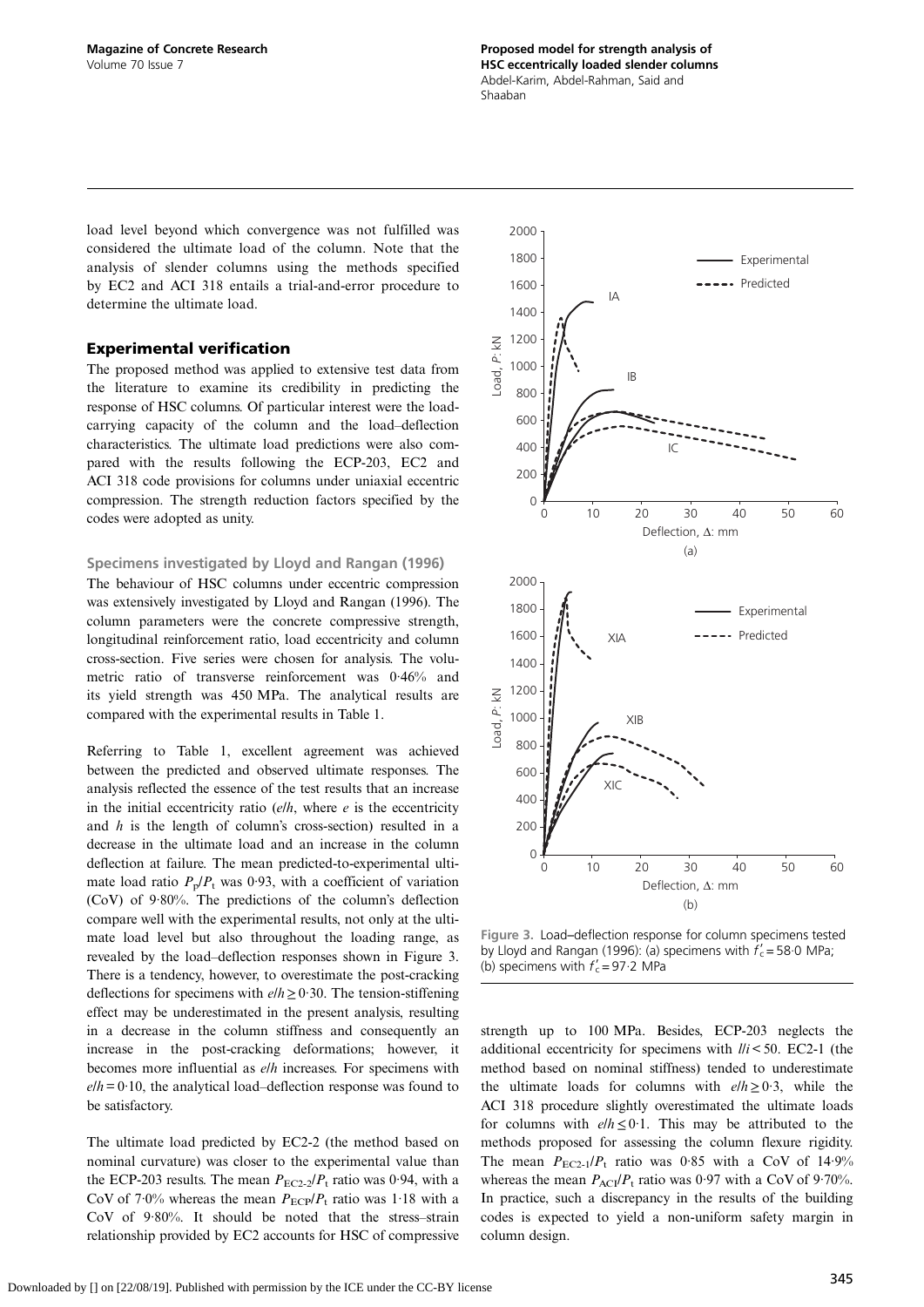|                 |             |                      |                         |      | <b>Ultimate response</b> |                 |            |                   |                       |                                          |                 |                 |                               |
|-----------------|-------------|----------------------|-------------------------|------|--------------------------|-----------------|------------|-------------------|-----------------------|------------------------------------------|-----------------|-----------------|-------------------------------|
|                 |             |                      |                         |      | Observed                 |                 | Predicted  |                   |                       |                                          |                 |                 |                               |
| <b>Specimen</b> | $f_c$ : MPa | $\rho_s^{\rm a}$ : % | $\mathbf{I}/\mathbf{i}$ | e/h  | $P_t$ : kN               | $\Delta_t$ : mm | $P_p$ : kN | $\Delta_{p}$ : mm | $P_{\rm p}/P_{\rm t}$ | $P_{\text{ECP}}^{\text{b}}/P_{\text{t}}$ | $P_{EC2-1}/P_t$ | $P_{EC2-2}/P_t$ | $P_{\text{ACI}}/P_{\text{t}}$ |
| $10M2-1$        | 63.5        | 2.0                  | 10                      | 0.30 | 179                      | 0.44            | 158.9      | $1-1$             | 0.89                  | 0.97                                     | 0.853687        | 0.887319        | 0.97                          |
| 10M 2-2         | 63.5        | 2.0                  | 10                      | 0.30 | 182.8                    | 0.433           |            |                   | 0.87                  | 0.95                                     | 0.835941        | 0.868874        | 0.95                          |
| 10M4-1          | 63.5        | 4.0                  | 10                      | 0.30 | $207 - 7$                | 0.43            | 177.2      | 0.9               | 0.85                  | 0.91                                     | 0.806339        | 0.833068        | 0.91                          |
| 10M4-2          | 63.5        | 4.0                  | 10                      | 0.30 | $204 - 6$                | 0.462           |            |                   | 0.87                  | 0.92                                     | 0.818556        | 0.84569         | 0.92                          |
| 60M2-1          | 63.5        | 2.0                  | 60                      | 0.30 | 102.8                    | 20.32           | $82 - 1$   | 16.9              | 0.80                  | 1.08                                     | 0.6448          | 0.875085        | 0.74                          |
| 60M2-2          | 63.5        | 2.0                  | 60                      | 0.30 | 113.5                    | 18.08           |            |                   | 0.72                  | 0.97                                     | 0.584013        | 0.792588        | 0.67                          |
| 100M2-1         | 63.5        | 2.0                  | 100                     | 0.30 | 45.2                     | 26.24           | $51 - 1$   | 30.1              | 1.13                  | 1.07                                     | 0.846335        | 0.782955        | 1.00                          |
| 100M2-2         | 63.5        | 2.0                  | 100                     | 0.30 | 47.6                     | 27.24           |            |                   | 1.07                  | 1.01                                     | 0.803663        | 0.743479        | 0.95                          |
| 100M4-1         | 63.5        | 4.0                  | 100                     | 0.30 | 59.6                     | 31.08           | 58.2       | 35.0              | 0.98                  | 1.19                                     | 0.705038        | 0.875218        | 0.77                          |
| 100M4-2         | 63.5        | 4.0                  | 100                     | 0.30 | 60.5                     | 34.24           |            |                   | 0.96                  | 1.17                                     | 0.69455         | 0.862198        | 0.75                          |
| 10H2-1          | 86.2        | 2.0                  | 10                      | 0.30 | 235.3                    | 0.469           | 198.8      | $1-0$             | 0.84                  | 0.95                                     | 0.764878        | 0.795221        | 0.95                          |
| 10H2-2          | 86.2        | 2.0                  | 10                      | 0.30 | $240-4$                  | 0.442           |            |                   | 0.83                  | 0.93                                     | 0.748651        | 0.778351        | 0.93                          |
| 10H4-1          | 86.2        | 4.0                  | 10                      | 0.30 | 255.8                    | 0.48            | 217.3      | 0.9               | 0.85                  | 0.93                                     | 0.766604        | 0.783287        | 0.93                          |
| 10H4-2          | 86.2        | 4.0                  | 10                      | 0.30 | $257 - 7$                | 0.5             |            |                   | 0.84                  | 0.92                                     | 0.760952        | 0.777511        | 0.92                          |
| 60H2-1          | $86 - 2$    | 2.0                  | 60                      | 0.30 | 122.1                    | $15-4$          | 101.3      | 16.1              | 0.83                  | 1.08                                     | 0.586749        | 0.821113        | 0.74                          |
| 60H2-2          | 86.2        | 2.0                  | 60                      | 0.30 | 123.7                    | 16.72           |            |                   | 0.82                  | 1.07                                     | 0.579159        | 0.810492        | 0.73                          |
| 100H2-1         | $86 - 2$    | 2.0                  | 100                     | 0.30 | 54.3                     | 24.3            | 61.3       | 27.5              | 1.13                  | 0.97                                     | 0.738351        | 0.685437        | 0.99                          |
| 100H2-2         | $86 - 2$    | 2.0                  | 100                     | 0.30 | 54.9                     | 23.68           |            |                   | 1.12                  | 0.96                                     | 0.730281        | 0.677946        | 0.98                          |
| 100H4-1         | $86 - 2$    | 4.0                  | 100                     | 0.30 | 66.6                     | 32.44           | 69.9       | 33.1              | 1.05                  | 1.22                                     | 0.668352        | 0.841039        | 0.78                          |
| 100H4-2         | $86 - 2$    | 4.0                  | 100                     | 0.30 | $64 - 7$                 | 33.32           |            |                   | 1.08                  | 1.26                                     | 0.687979        | 0.865737        | 0.81                          |
| Average         |             |                      |                         |      |                          |                 |            |                   | 0.93                  | 1.03                                     | 0.73            | 0.81            | 0.87                          |
| Cov: %          |             |                      |                         |      |                          |                 |            |                   | 13.6                  | $10-6$                                   | 11.5            | 7.8             | 11.80                         |

Table 2. Column specimens tested by [Kim and Yang \(1995\)](#page-9-0) – details and ultimate response

<sup>a</sup>The yield strength of longitudinal reinforcement was 387 MPa

<sup>b</sup>The cube strength of concrete was taken as 1 $\cdot$ 25f'<sub>c</sub>

## Specimens tested by [Kim and Yang \(1995\)](#page-9-0)

[Kim and Yang \(1995\)](#page-9-0) reported test results on 30 tied columns of 80 mm square cross-section and slenderness ratios of 10, 60 and 100. The initial eccentricity of the applied load was 24 mm. Three strengths of concrete (25·5, 63·5 and 86·2 MPa) and two ratios of longitudinal steel  $(2.0\%$  and  $4.0\%)$  were used. The volumetric ratio of transverse reinforcement was 0·44% and its yield strength was 250 MPa. As shown in Table 2, only HSC specimens were considered in the analysis.

Table 2 shows that the correlation with ultimate load predictions was satisfactory, with a mean value of  $P_p/P_t$  of 0.93 and a CoV of 13.6%. The rather high variation in the  $P_p/P_t$  ratio is attributed in part to the discrepancy in the experimental results of identical specimens. Table 2 also shows that the significance of test deflections at failure was adequately predicted, particularly for columns with a slenderness ratio  $\geq 60$ . [Figure 4](#page-7-0) shows that the load–deflection responses for specimens with  $1/i = 100$ were in close agreement with the test results. The analysis once again slightly overestimated the post-cracking deflections due to an underestimation of the tension-stiffening effect of cracked concrete. The deviation in the results vanished for all column specimens prior to failure, indicating that the tensionstiffening effect had no influence on the ultimate response of the specimens.

As far as the building codes are concerned, ECP-203 overestimated the ultimate loads, particularly for columns with  $lli = 100$  and a longitudinal reinforcement ratio of 4%. The mean  $P_{\text{ECP}}/P_{\text{t}}$  ratio was 1.03 with a CoV of 10.6%. Except for ECP-203, the iterative process in all the procedures adjusts the neutral axis position as it decreases by increasing the longitudinal reinforcement content, resulting in higher mid-height deflections. On the other hand, the methods based on nominal stiffness (EC2-1 and ACI 318) significantly underestimated the predicted ultimate loads for columns with  $\ell i = 100$  and a longitudinal reinforcement ratio of 4%. However, excellent results were obtained using the proposed method. The tension-stiffening effect appears to be significant in affecting eccentric columns, particularly when the bending moment is dominant. The provisions set by EC2-2 and ACI 318 yielded better predictions than the other methods for the entire range of columns analysed. The mean  $P_{\text{EC2-2}}/P_{\text{t}}$  and  $P_{\text{AC}}/P_{\text{t}}$  ratios were 0.81 and 0.87, respectively, with CoVs of 7·8% and 11·8%, respectively.

# Specimens investigated by [Lee and Son \(2000\)](#page-9-0)

[Lee and Son \(2000\)](#page-9-0) carried out extensive experimental work on well-confined square column specimens to investigate their structural behaviour under eccentric loading. The main variables included were concrete compressive strength, longitudinal reinforcement ratio, load eccentricity and slenderness ratio.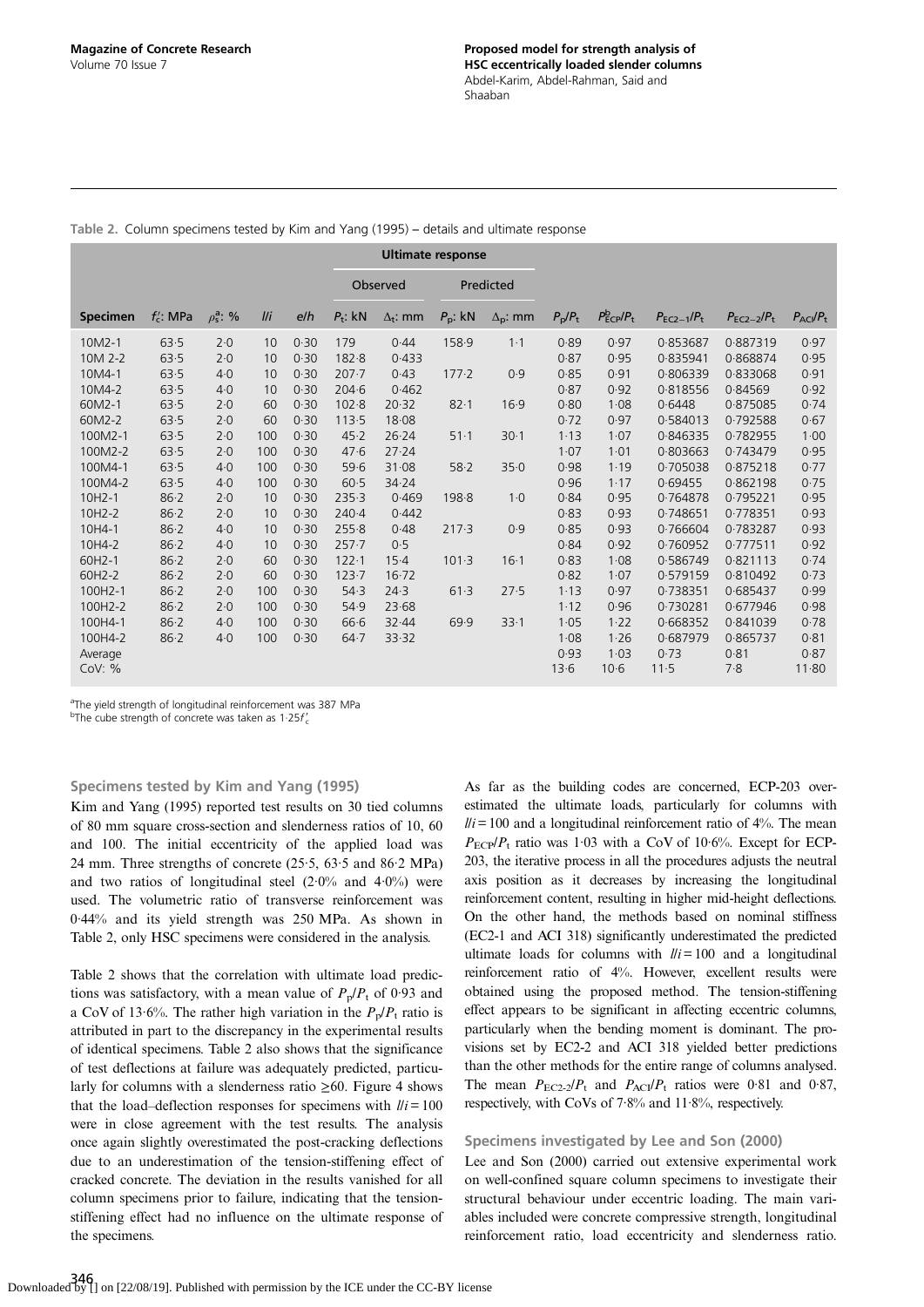<span id="page-7-0"></span>

Figure 4. Load–deflection response for slender specimens tested by [Kim and Yang \(1995\)](#page-9-0): (a) specimens with  $f'_{c} = 63.5$  MPa; (b) specimens with  $f'_c = 86.2$  MPa

A high volumetric ratio of lateral reinforcement of 2·04% was used with a yield strength of 340 MPa. The concrete strengths were 34·9, 41·8, 70·4 and 93·2 MPa. The analysis was performed for HSC column specimens. The specimen details and results are summarised in [Table 3.](#page-8-0)

[Table 3](#page-8-0) shows excellent correlation of the ultimate load results, with a mean predicted-to-experimental ultimate load ratio of 0·95 and a CoV of 10·5%, thus indicating the credibility of the confinement model adopted. The confined concrete strength,  $f_{\rm cc}$ , for test specimens was shown to range from 1.14 to 1.21 of the unconfined concrete strength,  $f_{\rm co}$ . Furthermore, satisfactory predictions of the columns' deflection at failure were realised.

ECP-203 tended to overestimate the column capacity, particularly for specimens with  $\ell / i = 40$ . The recorded deflection for these specimens was as high as 53% of the initial eccentricity. It is apparent that overlooking second-order effects in the analysis of HSC short specimens with l/i ratios close to the limiting value of 50 is inaccurate. The upper limit of the slenderness ratio set by ACI 318 for short braced columns bent in single curvature was 22. This may justify the superior results shown in [Table 3](#page-8-0) for ACI 318 compared with those of ECP-203. Reliance of the additional load eccentricity considered in the ACI 318 analysis on the initial eccentricity is an added factor. ACI 318 implicitly adopts an almost linear stress–strain relationship for HSC, in agreement with the experimental evidence. The mean value of the ultimate load ratio was 1·11 with a CoV of 11·4% for the ECP-203 predictions compared with 0·89 and 18·8% for the ACI 318 results.

On the other hand, the EC2 slenderness limit for short braced columns bent in single curvature is dependent on the axial load level, the mechanical reinforcement ratio and the creep coefficient. The upper limit of the slenderness ratio for short braced columns is a maximum of 10·78, justifying the conservativeness of the EC2 results shown in [Table 3.](#page-8-0) Specifically, the EC2-2 procedure yielded the least ultimate load variation (the mean  $P_{\text{EC2-2}}/P_{\text{t}}$  ratio was 0.91 with a CoV of 8.7%). The methods based on nominal stiffness indicated higher CoVs (18·8% and 19·8% for ACI 318 and EC2-1, respectively). It should be noted that the mid-height deflection estimated by EC2-2 was mainly dependent on the slenderness ratio, similar to the ECP-203 procedure. It is believed that the overestimation of the ECP-203 method for columns having practical reinforcement ratios up to 2% is due to the use of a stress– strain relationship for normal-strength concrete and to the upper limit of the slenderness ratio for short braced columns  $(l/i = 50)$ .

# Conclusions

The proposed model for the strength analysis of eccentrically loaded pin-ended braced HSC columns assumes that column deflection is dependent on the initial eccentricity, the level of applied load and a buckling load based on variable column stiffness. The model accepts material failure and instability as possible modes of column failure. The model was verified by comparing its results with experimental results of 58 column specimens taken from the literature with different variables (i.e. slenderness ratios, concrete compressive strengths, volumetric ratios of transverse reinforcement and longitudinal reinforcement ratios). The columns were tested under eccentric loading with initial eccentricity ratios (elh) ranging between 0·09 and 0·54. In addition, the model results were also compared with those of current building codes. The following conclusions can be drawn from the results of this study.

(a) The predicted behaviour (load-carrying capacity and load–deflection characteristics) was in excellent agreement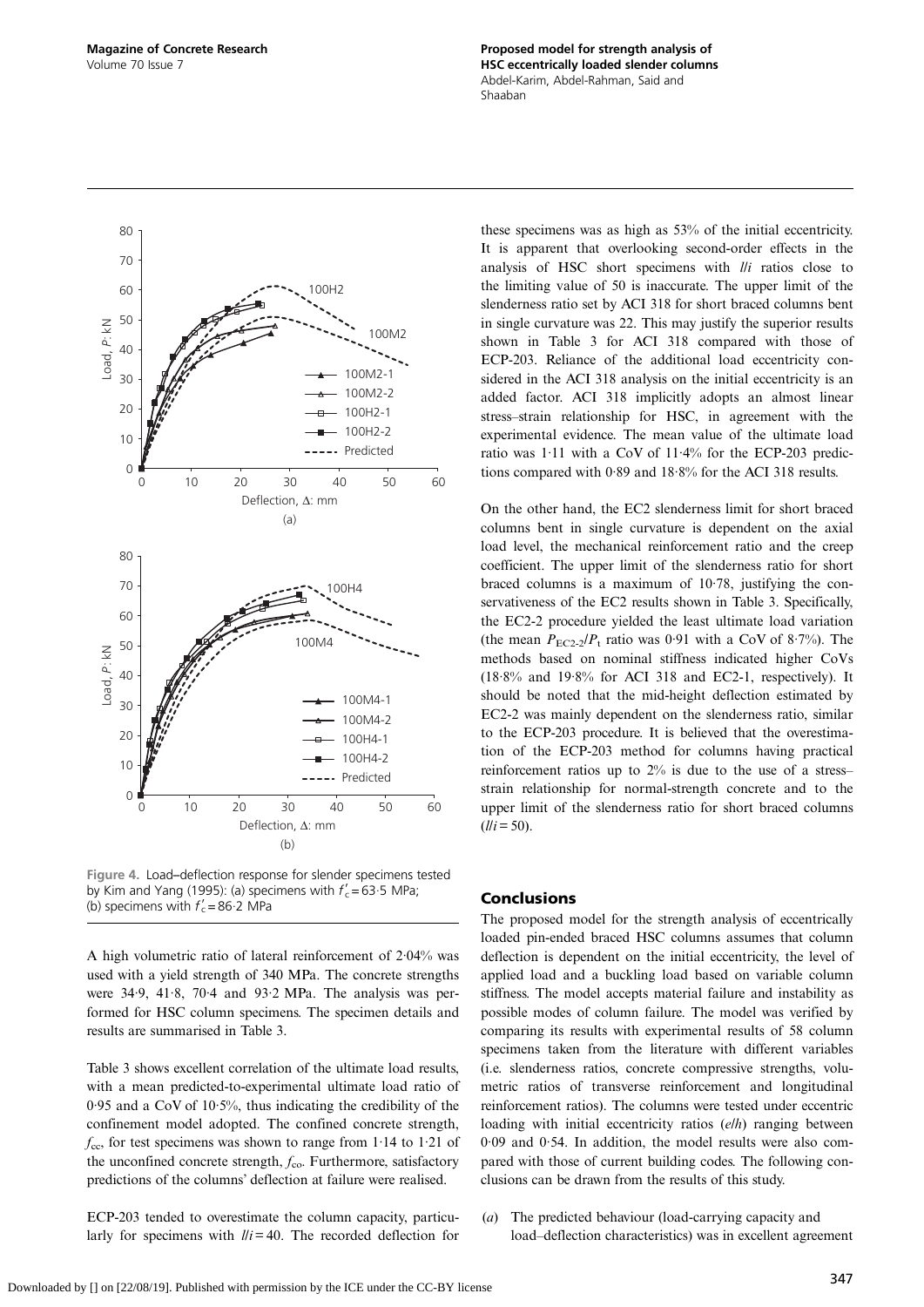|                 |              |                      |     |      |            |                 | <b>Ultimate response</b> |                   |                       |                                          |                 |                 |                               |
|-----------------|--------------|----------------------|-----|------|------------|-----------------|--------------------------|-------------------|-----------------------|------------------------------------------|-----------------|-----------------|-------------------------------|
|                 |              |                      |     |      |            | Observed        | Predicted                |                   |                       |                                          |                 |                 |                               |
| <b>Specimen</b> | $f'_c$ : MPa | $\rho_s^{\rm a}$ : % | I/I | e/h  | $P_t$ : kN | $\Delta_t$ : mm | $P_{\rm p}$ : kN         | $\Delta_{p}$ : mm | $P_{\rm p}/P_{\rm t}$ | $P_{\text{ECP}}^{\text{b}}/P_{\text{t}}$ | $P_{EC2-1}/P_t$ | $P_{EC2-2}/P_t$ | $P_{\text{ACI}}/P_{\text{t}}$ |
| $HS-1$          | $70-4$       | 2.2                  | 19  | 0.21 | 529        | 0.9             | 514                      | 3.8               | 0.97                  | 1.03                                     | 0.87            | 0.90            | 1.03                          |
| $HS-2$          | $70-4$       | 2.2                  | 19  | 0.38 | 333        | 2.8             | 312                      | $4-1$             | 0.94                  | 1.06                                     | 0.64            | 0.91            | 1.06                          |
| $HS-3$          | $70-4$       | 2.2                  | 19  | 0.54 | 187        | 3.5             | 191                      | $3-1$             | 1.02                  | 1.07                                     | 0.86            | 0.97            | 1.07                          |
| $HM-1$          | 70.4         | 2.2                  | 40  | 0.17 | 508        | 8.1             | 453                      | 7.1               | 0.89                  | 1.20                                     | 0.94            | 0.94            | 0.70                          |
| $HM-2$          | $70-4$       | 2.2                  | 40  | 0.38 | 307        | 10.8            | 261                      | 12.5              | 0.85                  | 1.15                                     | 0.56            | 0.86            | 0.72                          |
| $HM-3$          | $70-4$       | 2.2                  | 40  | 0.54 | 156        | $10-1$          | 154                      | $11 - 4$          | 0.98                  | 1.28                                     | 0.78            | 0.98            | 0.97                          |
| $HL-1$          | $70-4$       | 2.2                  | 61  | 0.17 | 523        | 19.7            | 325                      | 15.8              | 0.62                  | 0.78                                     | 0.36            | 0.70            | 0.44                          |
| $HL-2$          | $70-4$       | 2.2                  | 61  | 0.38 | 205        | 18.4            | 200                      | 21.5              | 0.97                  | 1.02                                     | 0.69            | 0.97            | 0.83                          |
| $HL-3$          | $70-4$       | 2.2                  | 61  | 0.54 | 118        | 14.9            | 124                      | 19.7              | 1.05                  | 1.04                                     | 0.80            | 1.00            | 1.03                          |
| $HS-1A$         | $70-4$       | 5.6                  | 19  | 0.21 | 669        | 1.3             | 678                      | 3.9               | 1.01                  | 1.01                                     | 0.89            | 0.90            | 1.01                          |
| $HS-3A$         | $70-4$       | 5.6                  | 19  | 0.54 | 340        | 2.9             | 353                      | 6.3               | 1.04                  | 1.05                                     | 0.89            | 0.90            | 1.05                          |
| $HM-1A$         | $70-4$       | 5.6                  | 40  | 0.17 | 631        | 6.5             | 641                      | 6.8               | 1.02                  | 1.19                                     | 0.99            | 0.94            | 0.81                          |
| HM-3A           | $70-4$       | 5.6                  | 40  | 0.54 | 273        | $10-4$          | 303                      | 14.1              | 1.11                  | 1.30                                     | 0.98            | 1.02            | 1.00                          |
| $HL-1A$         | $70-4$       | 5.6                  | 61  | 0.17 | 488        | 18.5            | 461                      | 24.7              | 0.94                  | 1.08                                     | 1.03            | 0.94            | 0.73                          |
| $HL-3A$         | $70-4$       | 5.6                  | 61  | 0.54 | 216        | 23.2            | 236                      | 26.0              | 1.09                  | 1.30                                     | 0.89            | 1.11            | 0.86                          |
| $VS-1$          | 93.2         | 2.2                  | 19  | 0.21 | 655        | 2.6             | 638                      | 3.3               | 0.97                  | 1.07                                     | 0.84            | 0.88            | 1.07                          |
| $VS-2$          | 93.2         | 2.2                  | 19  | 0.38 | 416        | 2.7             | 369                      | 3.5               | 0.89                  | 1.03                                     | 0.57            | 0.86            | 1.03                          |
| $VM-1$          | 93.2         | 2.2                  | 40  | 0.17 | 639        | $8-2$           | 557                      | 9.3               | 0.87                  | 1.23                                     | 0.88            | 0.90            | 0.64                          |
| $VM-2$          | 93.2         | 2.2                  | 40  | 0.38 | 324        | 13.5            | 286                      | 9.2               | 0.88                  | 1.32                                     | 0.64            | 0.94            | 0.80                          |
| $VS-1A$         | 93.2         | 5.6                  | 19  | 0.21 | 831        | 2.3             | 785                      | 3.4               | 0.94                  | 0.98                                     | 0.81            | 0.83            | 0.98                          |
| $VS-2A$         | 93.2         | 5.6                  | 19  | 0.38 | 531        | 2.4             | 523                      | 5.8               | 0.99                  | 1.05                                     | 0.83            | 0.87            | 1.06                          |
| $VM-1A$         | 93.2         | 5.6                  | 40  | 0.17 | 796        | 10.5            | 732                      | 5.9               | 0.92                  | 1.14                                     | 0.89            | 0.85            | 0.74                          |
| $VM-2A$         | 93.2         | 5.6                  | 40  | 0.38 | 475        | 12              | 433                      | $11 - 7$          | 0.91                  | 1.18                                     | 0.82            | 0.86            | 0.90                          |
| Average         |              |                      |     |      |            |                 |                          |                   | 0.95                  | 1.11                                     | 0.80            | 0.91            | 0.89                          |
| CoV: %          |              |                      |     |      |            |                 |                          |                   | 10.5                  | $11 - 4$                                 | 19.8            | 8.7             | 18.80                         |

<span id="page-8-0"></span>Table 3. Column specimens tested by [Lee and Son \(2000\)](#page-9-0) – details and ultimate response

<sup>a</sup>The yield strength of longitudinal reinforcement was 319-397 MPa <sup>b</sup>The cube strength of concrete was taken as 1 $\cdot$ 25f'<sub>c</sub>

with the test results. The mean predicted-to-experimental ultimate load ratio was 0·94 with a CoV of 10·8%.

- (b) Conservative predictions of the ultimate behaviour were obtained using the EC2 (BSI, 2004) procedures. The results following the nominal curvature procedure (EC2-2) were superior compared to those based on the nominal stiffness procedure (EC2-1).
- (c) Contrary to the ACI 318 (ACI, 2014) code results, the strength predictions based on the ECP-203 code provisions were generally not conservative. The significance of second-order effects in ECP-203 ([HRBC, 2007](#page-9-0)) is subject to the load eccentricity ratio, e/h. Moreover, the upper limit of the slenderness ratio for short braced columns ( $lli \approx 50$ ) needs to be lowered.
- (d) Neglecting the tension-stiffening effect resulted in an underestimated load-carrying capacity, particularly when the bending moment was dominant.
- (e) The mid-height deflection predicted by ECP-203 was found to be independent on the neutral axis position, causing overestimation of the load-carrying capacity for columns with high longitudinal reinforcement content.

# Acknowledgement

Dr S. Jones, University of Liverpool, is acknowledged for proofreading the manuscript.

# REFERENCES

- Abdel-Karim M (2016) Behavior of Confined HSC Columns under Centric and Eccentric Loading. MSc thesis submitted to faculty of Engineering, Benha University, Cairo, Egypt.
- Abdel-Karim M, Abdel-Rahman GT, Shaaban IG and Said M (2016) Strength of HSC Slender Columns – A Method of Analysis. ERJ – Faculty of Engineering, Shoubra, Internal Report.
- ACI (American Concrete Institute) (2014) ACI 318-14: Building code requirements for reinforced concrete. ACI, Farmington Hills, MI, USA.
- Afefy HM and El-Tony ETM (2016) Simplified design procedure for reinforced concrete columns based on equivalent column concept. International Journal of Concrete Structures and Materials 10(3): 393–406.
- Bažant ZP and Xiang Y (1997) Inelastic buckling of concrete column in braced frame. ASCE Journal of Structural Engineering 123(5): 634–642.
- BSI (2004) BS EN 1992-1-1:2004: Eurocode 2: Design of concrete structures. BSI, London, UK.
- Chuang PH and Kong SK (1998) Strength of slender reinforced concrete columns. ASCE Journal of Structural Engineering 124(9): 992–998.